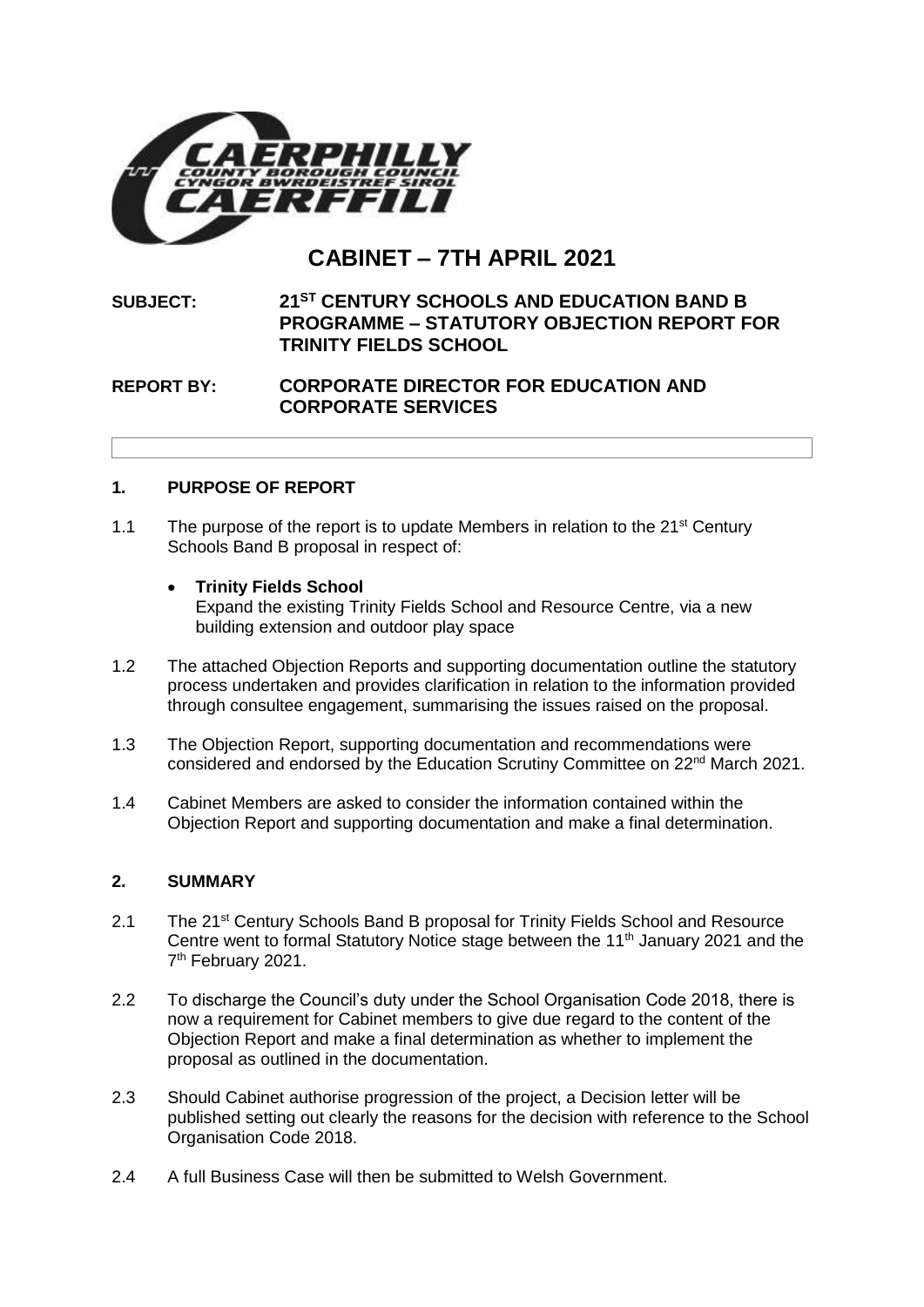## **3. RECOMMENDATIONS**

- 3.1 Members are asked to:
	- a) To seek a final determination by Cabinet Members on the recommendations made within the Objection Report to progress to implementation phase.
	- b) To approve the proposed mitigations and the proposal to fund the estimated cost of £300k from the 2020/21 Miscellaneous Finance Revenue Contribution to Capital Outlay (RCCO) budget.

### **4. REASONS FOR THE RECOMMENDATIONS**

4.1 To ensure that Members are updated on the progress of the 21<sup>st</sup> Century Schools and Colleges programme prior to making a final determination in respect of the Trinity Fields School proposal and publish a Decision Letter in accordance with the requirements of the School Organisation Code 2018.

## **5. THE REPORT**

#### 5.1 **Band B**

- 5.1.1 The key aims of the 21st Century Schools and Education Band B investment programme, outlined by WG, is to:
	- Reduce the number of poor condition schools.
	- Ensure that we have the right size schools in the right location, providing enough places to deliver Welsh and English medium education.
	- Ensure the effective and efficient use of the educational estate for use by both Schools and the wider Community.
- 5.1.2 The first two schemes identified as priority for Phase 1 of the Band B programme are the expansion of Trinity Fields Special School and the relocation and expansion of Ysgol Gymraeg Cwm Gwyddon.
- 5.1.3 Further to Cabinet approval gained 9<sup>th</sup> December 2020, a Statutory Notice for the Trinity Fields School proposal was published, and the formal objection period ran between 11<sup>th</sup> January 2021 and  $7<sup>th</sup>$  February 2021. All documentation was published in Welsh and English, complying with the requirements of the Welsh Language Standards. Information was also available in other languages and formats on request.
- 5.1.4 A prescribed list of recipients as outlined in the School Organisation Code 2018 were written to and a Statutory Notice was published electronically on the Council's website.
- 5.1.5 Hardcopies of the Statutory Notice were made available to the school and displayed in the school foyer, entrance gate and in close proximity to the proposed land for the developments, namely the perimeter fencing of the Trinity 1 pitch. In addition, the school's internal communication network with parents and pupils was used to raise awareness of the process and publication of the Statutory Notice.
- 5.1.6 In light of the Covid restrictions imposed at the time of publication, Welsh Government issued a modification to the School Organisation Code 2018 which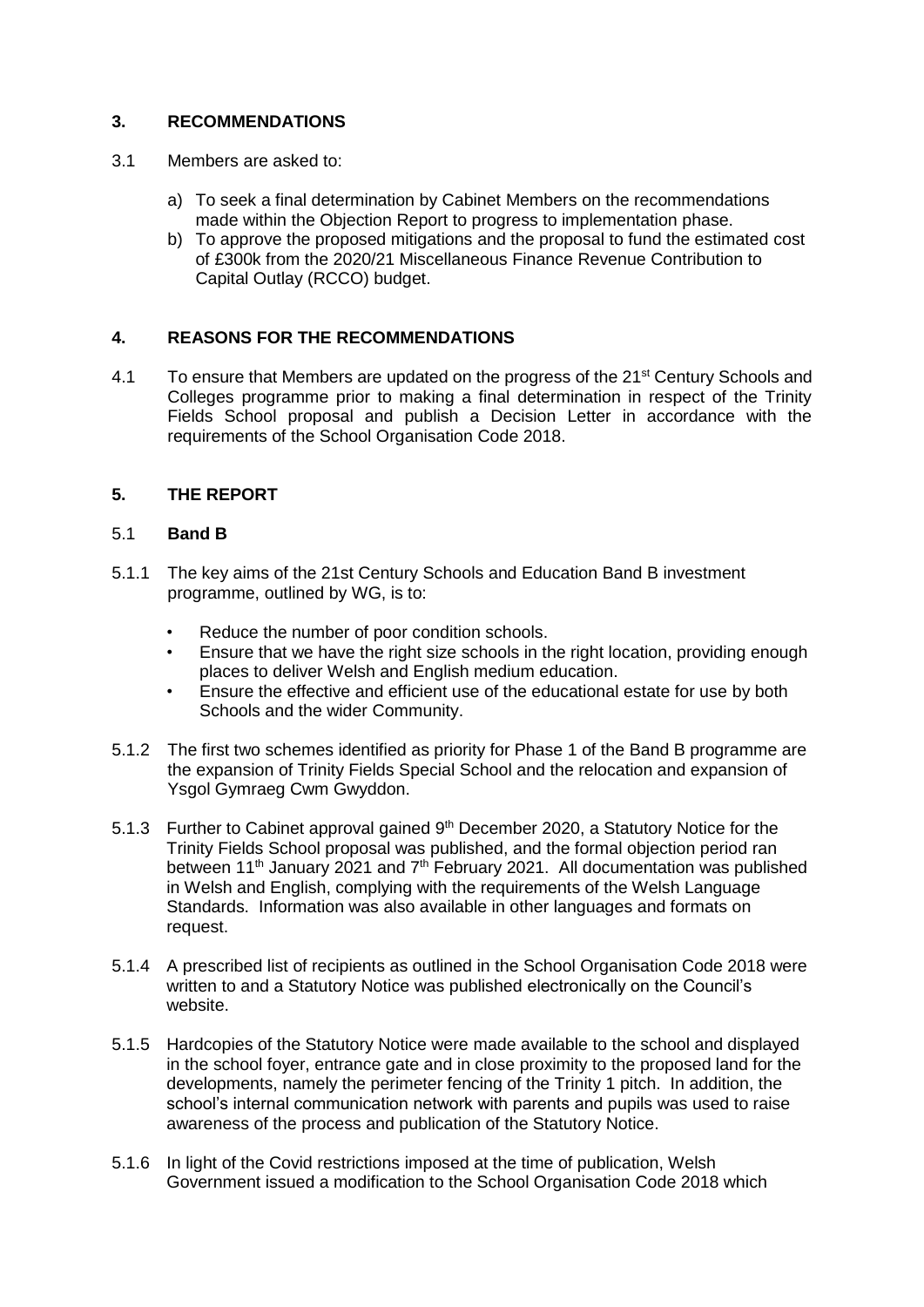temporarily modifies section 4.1 of the Code in respect of the manner of publication of the statutory notice, as if the references to "school day" to now include a day on which there would have been a school session, but for any restriction on the attendance of pupils at the school in connection with the prevalence of coronavirus. Welsh Government confirmed that if a school was open to support keyworker or vulnerable pupils, as in the case of all the schools in Caerphilly, this would also be accepted as a 'school day' for the purposes of discharging this requirement under the code.

- 5.1.7 The Statutory Notice was published on a school day and consultees were given 28 days to respond to the document, with at least 15 of these being school days as defined by Section 579 of the Education Act 1996.
- 5.1.8 The objection period opened on Monday  $11<sup>th</sup>$  January 2021 (a school day) and concluded at midnight on Sunday  $7<sup>th</sup>$  February 2021 to provide adequate time for response and conscientious consideration has been given to any responses received.
- 5.1.9 Under Section 49 of the School Standards and Organisation (Wales) Act 2013 when objections have been received proposers must publish a summary of the statutory objections and the proposer's response to those objections ("the Objection Report". The Objection Report in relation to the Trinity Fields School proposal has been compiled and attached as an annex to this report.
- 5.1.10 The Objection Report and Decision Notice will be published electronically on the 21<sup>st</sup> Century Schools page on the Council's website. Hard copies will be available on request.

#### 5.2 **Conclusion**

Pursuant to the requirements of the School Organisation Code 2018, the formal statutory objection period has now concluded in relation to the Trinity Fields School proposal and this report has been compiled to provide members with the necessary information to make an informed decision as to the final determination in relation to the proposal.

#### **6. ASSUMPTIONS**

6.1 No assumptions have been made in relation to this report as it merely updates on the progress of individual projects.

#### **7. SUMMARY OF INTEGRATED IMPACT ASSESSMENT**

7.1 It is the recommendation of this Integrated Impact Assessment and in line with the processes outlined in the School Organisation Code 2018 that Members endorse the proposal to expand the existing Trinity Fields School and Resource Centre, via a new building extension and outdoor play space.

The information gathered and reviewed as part of this IIA and through the consultation phase and formal objection period demonstrate the growing demand for Special needs education and the benefits of providing this through a single, integrated facility. Whilst concerns relating to the proposed location (T1) of the expansion and the impact on the local community in relation to recreational and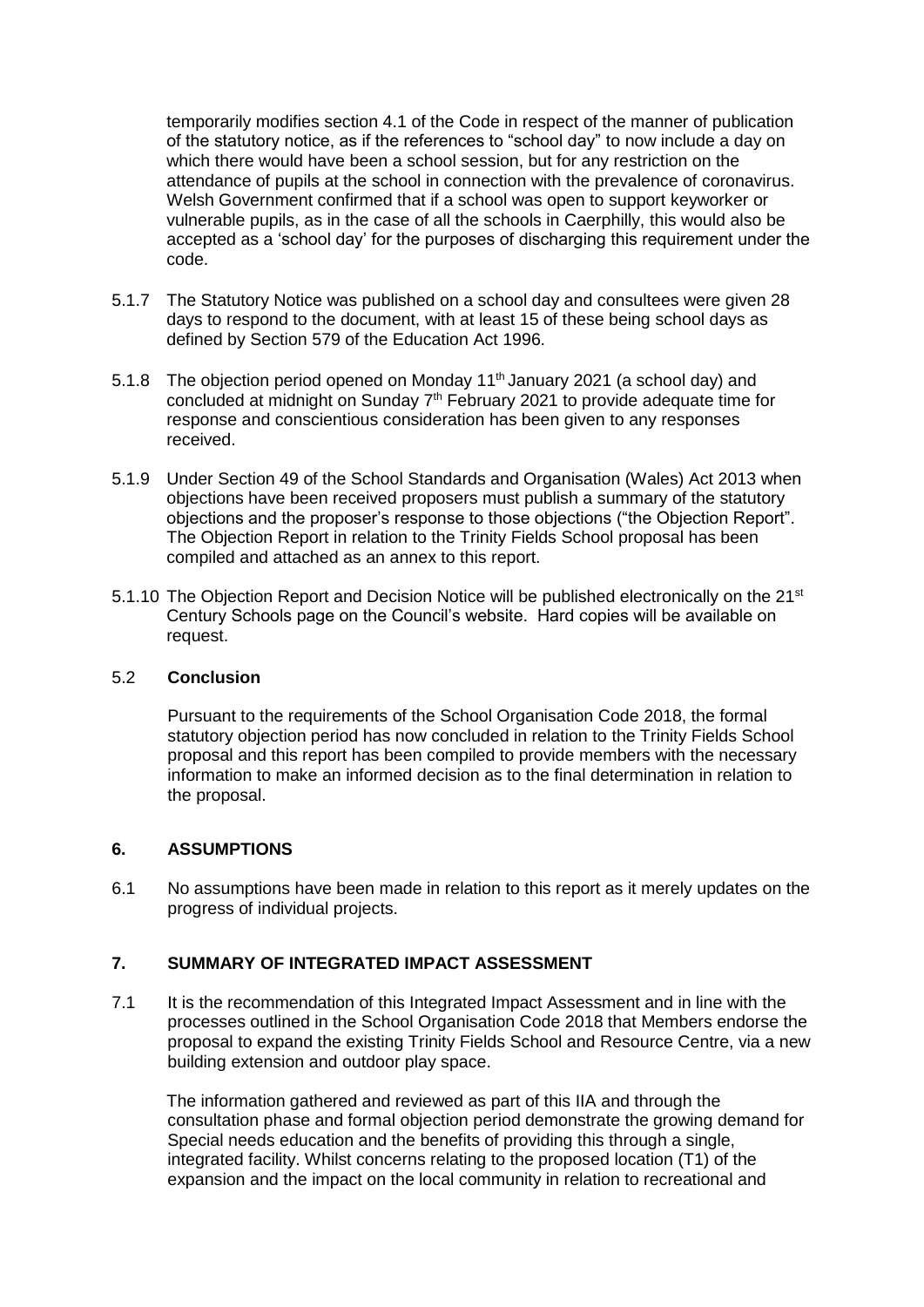sporting activities has been identified, mitigation measures have been clearly established that will provide equivalent and enhanced provision in the area fulfilling any obligation upon the authority linked to planning considerations. This has led to the recommendation in Section 11 to implement proposal taking account of the mitigating actions outlined.

Therefore, Cabinet Members are asked to consider this Integrated Impact Assessment alongside the Objection Report and provide a final determination in support of progressing to full implementation of the project which involves full business case submission to Welsh Government and Property Services undertaking their full statutory planning application process.

#### **[Link to full Integrated Impact Assessment](https://www.caerphilly.gov.uk/CaerphillyDocs/Consultations/Integrated-Impact-Assessment-(Trinity-Fields).aspx)**

#### **8. FINANCIAL IMPLICATIONS**

- 8.1 Members have previously agreed to earmark a total of £6.975m for Band B of the 21st Century Schools & Colleges Programme.
- 8.2 Phase 1 of the programme, Trinity Fields expansion totals £12,588,573. The Authority's contribution within this sum is £3,147,143.
- 8.3 The proposed mitigations estimated at £300k will be funded from the 2020/21 Miscellaneous Finance Revenue Contribution to Capital Outlay (RCCO) budget.

#### **9. PERSONNEL IMPLICATIONS**

9.1 These will be dependent on specific proposals and have been considered as part of the consultation process.

#### **10. CONSULTATIONS**

10.1 The draft report was distributed as detailed below. All comments received have been reflected in this version of the report.

#### 10.2 **SCRUTINY COMMITTEE COMMENTS**

Members received contributions from Penallta RFC, Save Ystrad Green Spaces Group, the governors at Trinity Fields School and a presentation from the 21<sup>st</sup> Century Schools Manager.

One Member sought clarification on the 238 objections received and requested a breakdown under the five categories in the report. The Member was especially interested in the number of objections received concerning open space and loss of sporting facilities. The 21<sup>st</sup> Century Schools Manager advised the Member that this information would be provided to the Committee. The Member also wanted to know if the Trinity 1 (T1) and Trinity 2 (T2) sports pitches were of comparable size and if the drainage problem on T2 was rectified would it be an equivalent provision. The Sport & Leisure Development Manager advised that the T2 pitch is smaller but the mitigation measure for the loss of T1 is the additional pitch at the Sue Noake Leisure Centre. The Member observed that the crux of the matter was ensuring that the mitigation measures were sufficient, and she questioned if proposals were fulfilling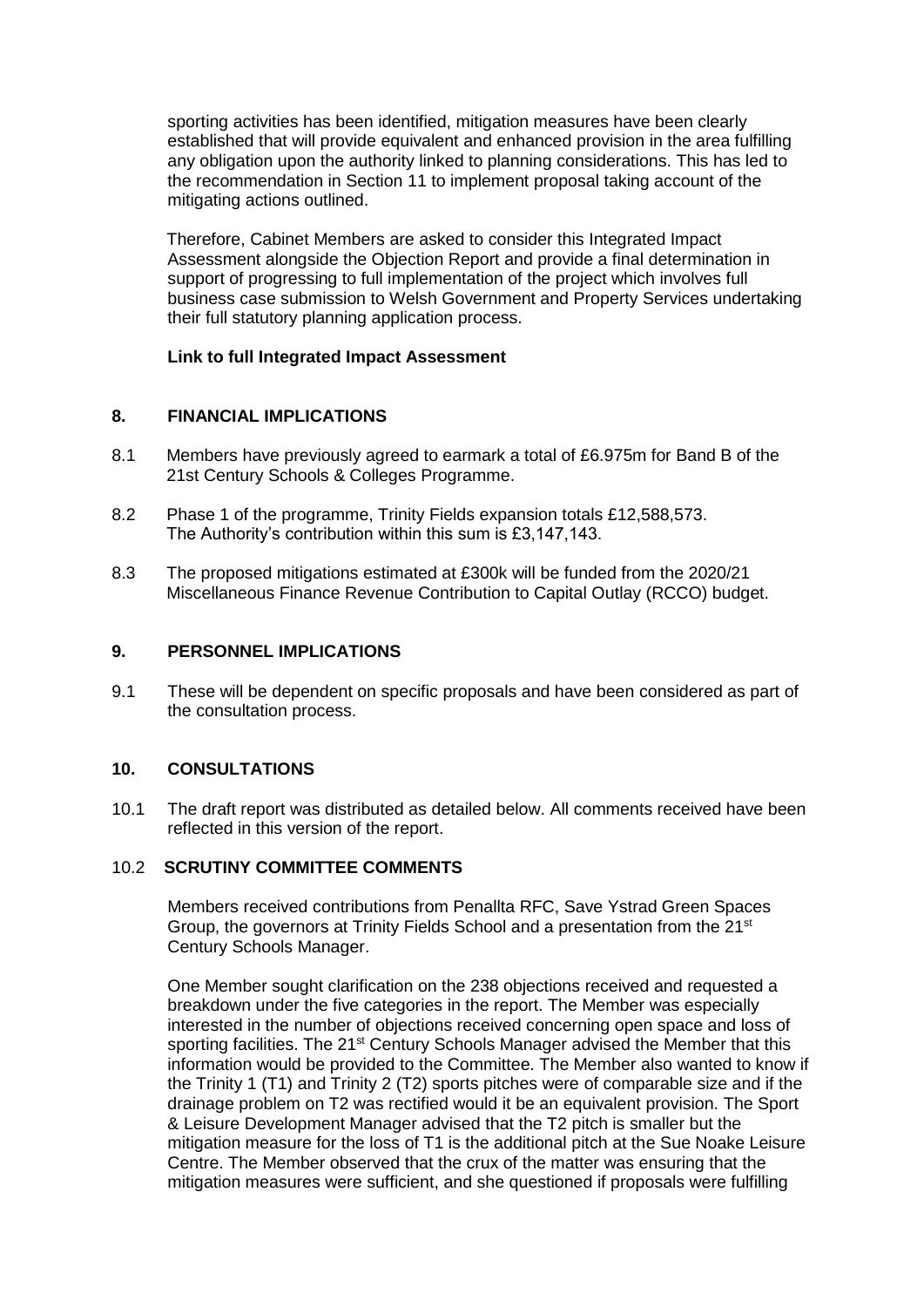the needs of the community given the significant number of objections received. The Head of Regeneration and Planning advised that all sports pitches are subject to the requirements of the County-wide Policy 8 in the Local Development Plan and that the question of sufficiency in relation to the mitigation would be considered as part of the planning application process. The Member also had concerns about T3 which would be an attenuation area for storm water and would be unusable at times of flooding.

One Member questioned the lack of detail on a new Children's Centre at the site and claimed that the consultation process should have been more widespread. The  $21^{st}$ Century Schools Manager advised that the consultation list is stipulated by the Welsh Government. The pupil voice from the school effected is required to be heard as part of the consultation process. The officer reminded Members that a video of views from Trinity Fields schoolchildren had been presented at a previous meeting of the Committee. Members were advised that the list of consultees required was provided in the School Organisation Code 2018. Social Media was also used to further raise awareness of the proposal. The Member claimed that the report itself highlights the poor physical environment of Ystrad Mynach in comparison with other parts of the County Borough, and that this should be used as a reason not to repurpose T1. The Corporate Director for Education and Corporate Services advised that the Member was referring to a quotation from a consultee in a Cabinet Report and it was not a Welsh Index of Multiple Deprivation (WIMD) finding. The Member then raised the issue of parking facilities at the Sue Noake Centre. The Corporate Director for Education and Corporate Services advised that parking would be a matter for the Planning Committee. He also provided clarity on the mitigation measures by outlining that an additional equivalent pitch in the locality (Sue Noake 2) was the mitigation for the plans to repurpose T1 in addition to a number of additional improvement measures at both T2, T3 and Sue Noake as outlined in the Objection Report and supporting Mitigation Paper. Further to this it was outlined that the Council had worked with Penallta RFC in order to identify additional enhancements to the existing Sue Noake 1 such as new changing facilities, fencing and improved access.

One Member highlighted the value to the community from Trinity Fields School and raised concerns about the mitigation measures and access to the Centre of Sporting Excellence by Penallta RFC. The Sport & Leisure Development Manager highlighted usage figures at the Centre from the club and the booking procedure as approved by Cabinet in 2014 were contained within the Objection report and previously published documentation.

One Member raised the initial options in the report and asked if the new school on another site option was a replacement for Trinity Fields or in addition to the current position. The 21<sup>st</sup> Century Schools Manager advised that both options had been considered as part of an options appraisal at Welsh Government business case stage, but the preferred scored option moving forward was the expansion of the existing site. The Member questioned the quality of ALN satellite facilities across the County Borough and suggested that a new school was a better option. The Lead for Inclusion and ALN emphasised the needs of the pupils and discussions with parents are key factors in placing pupils as part of a rigorous process that had been followed throughout the development of the hub and spoke model and how plans to enhance provision at both Trinity Fields and the satellite provision meets the requirements set out in the ALN Act.

One Member observed that he had concerns about losing green space in Ystrad Mynach and questioned what the future plans would be when the additional 80 places allowed by the extension were filled. The Lead for Inclusion and ALN advised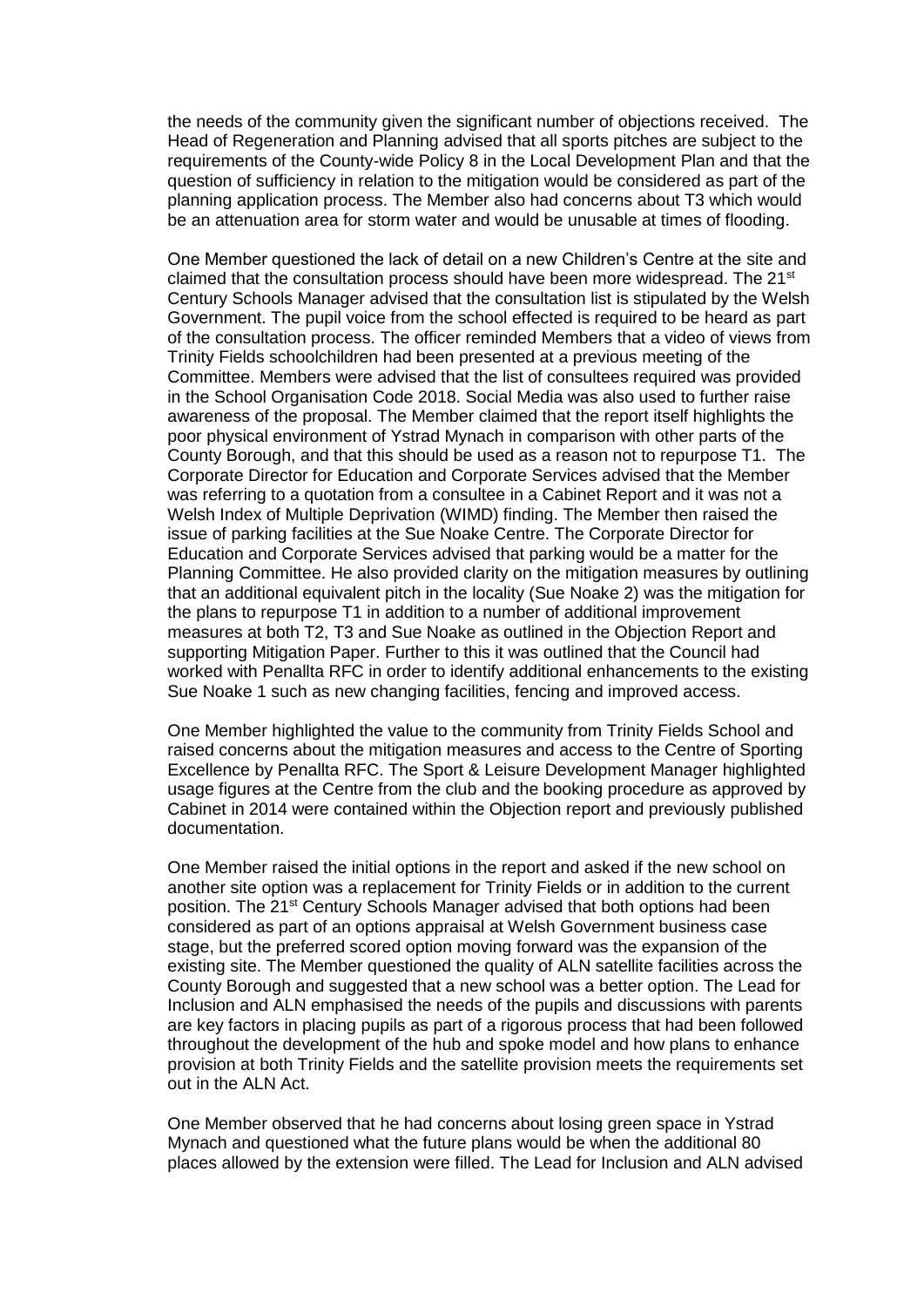that predictions were made based on current and previous data. Planning was made based on the information available.

Cllr James put forward a Motion asking for a delay to the decision to allow for the costings for a new school to be presented in a review. This was seconded by Cllr Farina-Childs. It was clarified by Members that this was intended as an addendum to the recommendations if successful. The Scrutiny Officer clarified the wording of the Motion with Cllr James to ensure there was clarity amongst Members prior to the vote.

When called by the Chair the Head of Education Planning and Strategy offered to clarify the process for Members. The Officer advised that the proposal had been brought to the Education Scrutiny Committee on two previous occasions and that the Business Case process to Welsh Government had been approved for this expansion. It was outlined how a further Options Appraisal and another Business Case would have to be developed if the Motion put forward was passed and that this would significantly delay the process. The Officer advised that the Options Appraisal that had been discussed on two previous occasions had included an option for a newbuild school. The Options Appraisal had discounted this option. One Member supported the Officer's remarks and said that the issue before Members now was to ensure that the objections were conscientiously considered. The Member said that she would not be supporting the amendment.

Chair called the 21<sup>st</sup> Century Schools Manager who reminded Members that the decision to proceed with the expansion of Trinity Fields School was the result of a recommendation from a cross-party working group which looked at all options. Members heard how this decision predated the request to proceed to a Business Case. The Chair then called the Corporate Director for Education and Corporate Services. The Director advised Members that the Education Scrutiny Committee had voted previously on this matter as part of the process and it was recommended to proceed to statutory consultation phase with the preferred option being Option 4. The Director highlighted that no Members voted against the recommendation at that time.

One Member observed that the Committee had never had all the information needed to make a proper judgement. He said that it was a big decision and the findings of the cross-party group had never been brought forward.

The Chair brought in the Corporate Director for Education and Corporate Services and the 21<sup>st</sup> Century Schools Manager. The Director highlighted that the Education Scrutiny Committee had considered this proposal previously and nobody voted against it the last time despite one Member claiming tonight that he didn't have all the information. The Member remarked that he did vote against it. The Director outlined that the record showed that there were 13 votes in favour and 2 abstentions when the decision was brought before the Education Scrutiny Committee at their November 2020 meeting. The 21st Century Schools Manager advised Members that despite the observation made that the Committee wasn't party to all the facts if Members went back to the presentation she delivered earlier in the evening it was shown that many of the issues that had been brought up as part of the objection process had been clarified within the consultation report. The Officer reiterated that this was the third report brought before Scrutiny Members.

The Scrutiny Officer conducted a vote via rollcall on the Motion put forward by Cllr James. In noting that there were 6 votes for, 8 votes against and no abstentions the Motion put forward by Cllr James failed to get support from the Committee.